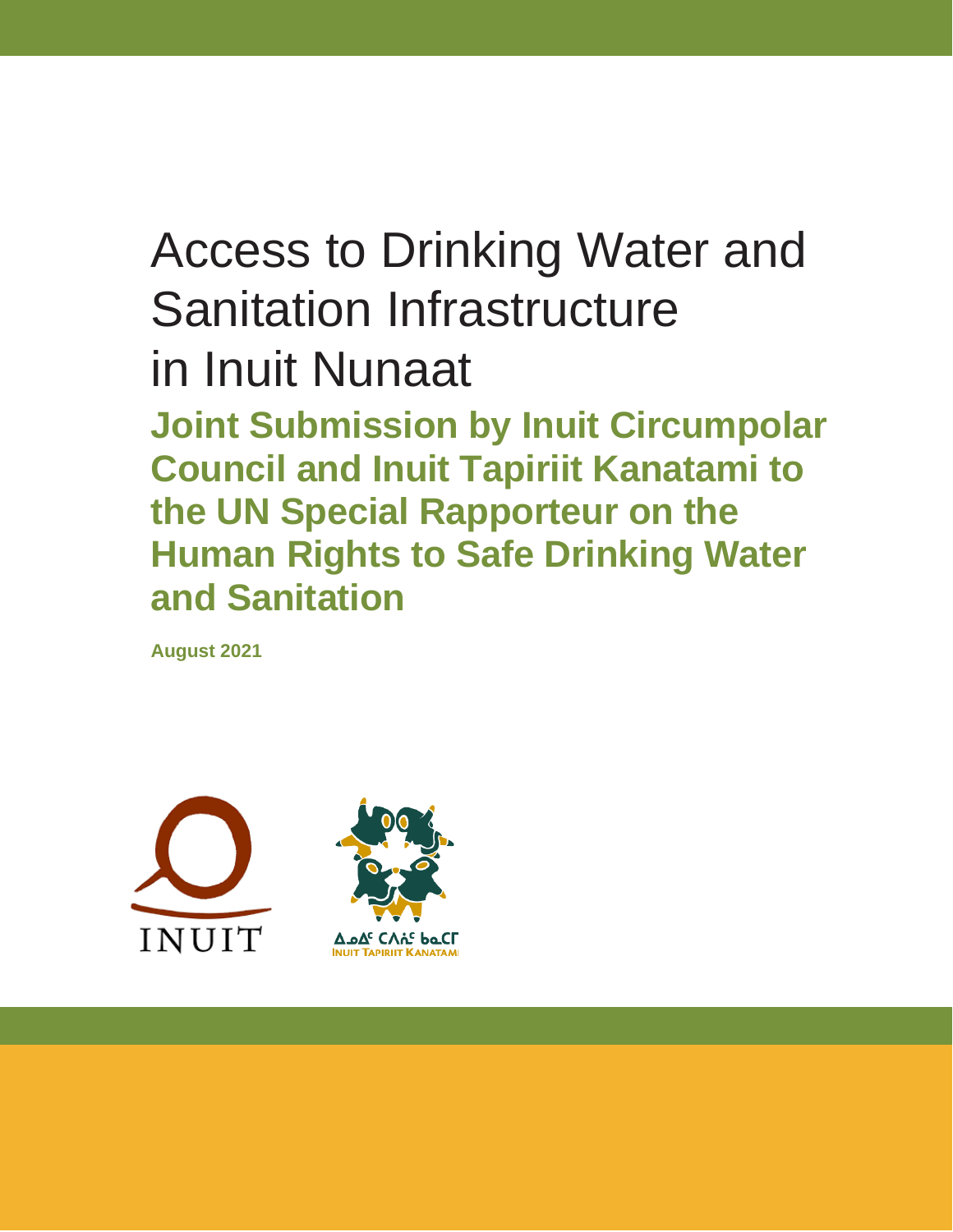## About Inuit Circumpolar Council

Inuit Circumpolar Council (ICC) is a non-governmental organization that works to advance the shared priorities of Inuit living throughout Inuit Nunaat through research, advocacy, and representation. Inuit Nunaat is the Inuit homeland encompassing Inuit communities located in Chukotka, Alaska, Canada, and Greenland. ICC's mandate is determined by delegates to the organization's quadrennial General Assembly. General Assembly delegates develop the organization's mandate and appoint a Chair that serves a four-year term. To date, the Chairpersonship rotates between Alaska, Canada, and Greenland. Implementation of ICC's mandate is led by the Chair and Executive Council, whose activities are supported by the organization's offices in Anadyr, Anchorage, Ottawa, and Nuuk.

### About Inuit Tapiriit Kanatami

Inuit Tapiriit Kanatami (ITK) is the national representative organization for Inuit in Canada, the majority of whom live in Inuit Nunangat, the Inuit homeland encompassing 51 communities across the Inuvialuit Settlement Region (Northwest Territories), Nunavut, Nunavik (Northern Quebec), and Nunatsiavut (Northern Labrador). Inuit Nunangat makes up nearly one-third of Canada's landmass and 50% of its coastline. The voting members of the ITK Board of Directors are democratically elected by the beneficiaries of their respective land claims agreements, and Directors in turn elect the ITK president. ITK therefore represents the rights and interests of Inuit at the national level through a democratic governance structure that represents all Inuit regions. ITK advocates for policies, programs, and services to address the priorities identified by our people.

### About Inuit

Inuit are an Indigenous people whose territory, Inuit Nunaat, encompasses Inuit communities located in Chukotka (Russian Far East), Arctic Alaska, Inuit Nunangat (Arctic Canada, including the Inuvialuit Settlement Region, Nunavut, Nunavik, and Nunatsiavut), and Kalaallit Nunaat (Greenland) (see Appendix I: Inuit Nunaat Communities Represented by ICC). Inuit Nunaat predates the Russian Federation, U.S., Canada, and Kingdom of Denmark and is a distinct geographic, cultural, and political region that includes major marine areas, inland waters and Arctic and offshore areas, as well as ice-covered lands and waters. Our language, culture, and way of life are tied to the lands, waters, and ice of Inuit Nunaat and the harvesting activities that sustain our people and communities. Inuit have entered into a variety of governance arrangements with States and sub-national governments throughout Inuit Nunaat that are premised on State recognition of our collective rights, including constitutional recognition, Inuit land claims agreements, self-government arrangements, and Inuit-specific policy initiatives advanced in partnership with States and sub-national governments. Areas of Inuit jurisdiction continue to evolve throughout Inuit Nunaat.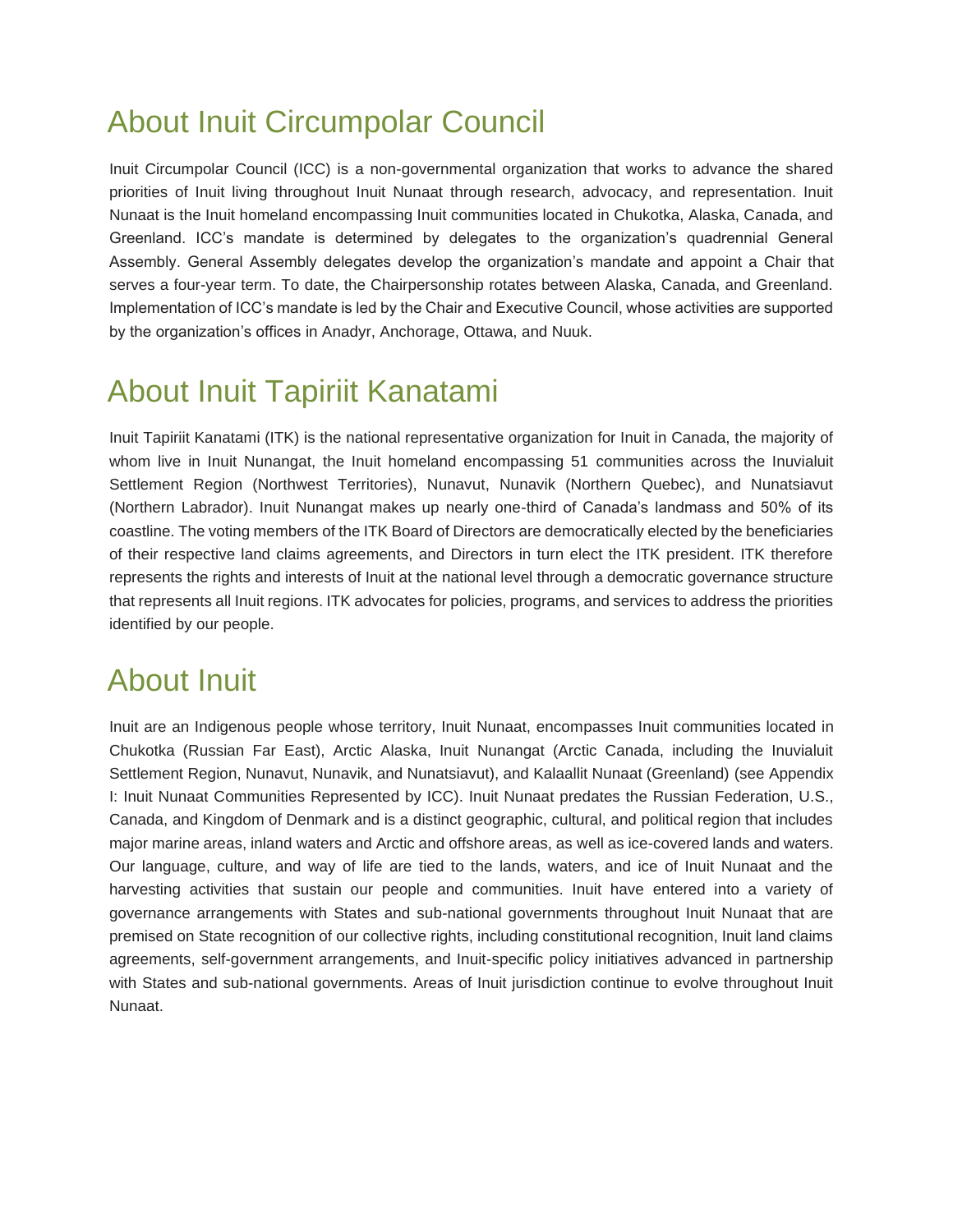### **Overview**

Inuit communities are located in four countries and access to drinking water and sanitation are influenced by many factors, including local, regional, sub-national and national policies and statutes, geography, climate, and professional capacity for procuring and managing new and existing infrastructure. Water and sanitation infrastructure and services in Inuit communities are influenced by different orders of government, including regional, sub-national, and national governments. National and subnational water quality standards, including systems for surveying drinking water quality, are often monitored and enforced through cooperation between different orders of government. Availability of data and information about the status of drinking water and sanitation infrastructure in Inuit communities as well as the ability of Inuit to exercise our right to water and sanitation therefore vary significantly by jurisdiction.

The availability and quality of data and information about drinking water and sanitation in Inuit communities varies between countries as well as between Inuit regions. The following submission does not include information about the status of drinking water and sanitation in Inuit communities in Chukotka due to the unique challenges of acquiring the relevant information from officials in that jurisdiction.

Drinking water and sanitation infrastructure as well as water and sanitation services in Inuit communities tend to be of substandard quality compared to service levels available to most U.S., Canadian, and Danish citizens. Inuit are citizens of affluent countries yet the quality of water and sanitation infrastructure and services found in our communities can mirror those found in developing nations. There are a total of at least 117 Inuit communities in Alaska, Canada, and Greenland that do not have access to piped drinking water and sewer systems. The substandard quality of water and sanitation infrastructure are linked to elevated rates of disease and illness among Inuit who live in communities whose households are not connected to piped water and sewer systems. Those households being most vulnerable must haul their own water and dispose of their own sewage. Inuit in many Inuit communities are consequently unable to fully enjoy our human right to sufficient, safe, acceptable, physically accessible and affordable water for personal and domestic uses.<sup>1</sup>

Limited access to drinking water and/or rudimentary sanitation systems contribute to Inuit experiencing a higher prevalence of infectious diseases and illness, including respiratory tract, skin, and gastrointestinal tract infections.<sup>2</sup> Inuit communities account for most of the communities in Alaska that continue to lack running water, and these communities have significantly higher infant hospitalization rates for pneumonia, higher rates of skin infection and respiratory illness, as well as high rates of disease such as pneumococcal disease than communities where most households are connected to piped water systems.<sup>3</sup> Households without access to piped water systems must haul their own water or rely on water being delivered to

<sup>&</sup>lt;sup>1</sup> Inuit Tapiriit Kanatami. (November 2020). *Access to Drinking Water in Inuit Nunangat.* ITK Quarterly Research Briefing. Autumn 2020. Accessed July 29, 2021, [https://www.itk.ca/wp](https://www.itk.ca/wp-content/uploads/2020/12/ITK_Water_English_07.pdf)[content/uploads/2020/12/ITK\\_Water\\_English\\_07.pdf.](https://www.itk.ca/wp-content/uploads/2020/12/ITK_Water_English_07.pdf)

<sup>2</sup> Hennessy, T.W., Ritter, T., Homan, R.C., Bruden, D.L., Yorita, K., Bulkow, L., ... Smith, J. (2008). The Relationship Between In-Home Water Service and the Risk of Respiratory Tract, Skin, and Gastrointestinal Tract Infections Among Rural Alaska Natives. American Journal of Public Health, 98(11), 2072-2078.

<sup>3</sup> Thomas, T.K., Hickel, K., and M. Heavener. (July 2016). Extreme water conservation in Alaska: limitations in access to water and consequences to health. *Public Health*, 137, 59-71.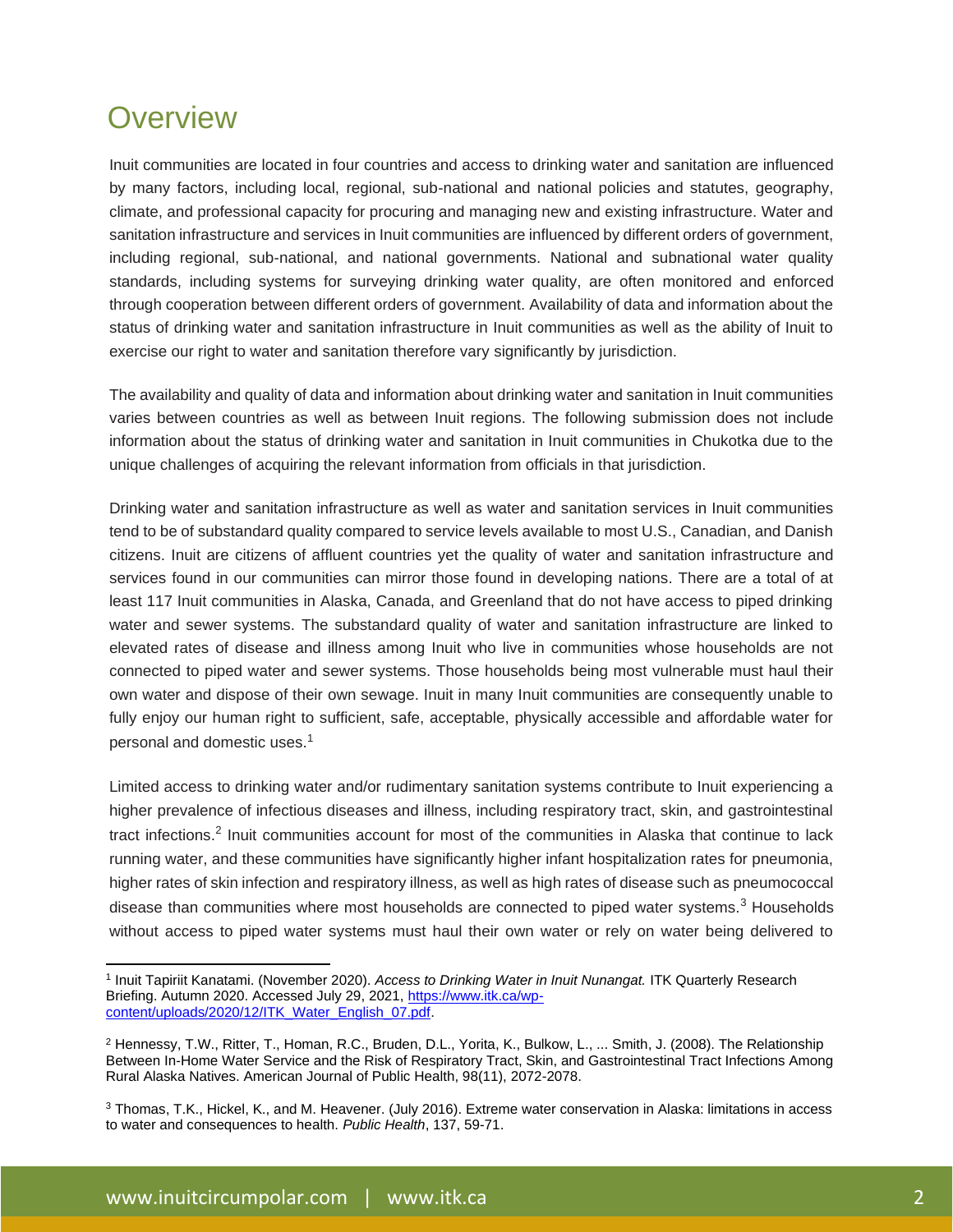household water tanks. These households are more likely to ration water in order to conserve limited water supply, and rationing can contribute to increased risk for experiencing a host of negative health outcomes caused by poor hygiene and sanitation practices. Conversely, Indigenous communities in Alaska that have succeeded in installing piped water systems have observed reductions in respiratory, skin and gastrointestinal infection clinic visits compared to rates of illness and disease prior to the installation of such infrastructure.<sup>4</sup>

Significant gaps in data and information as well as the quality of data that exist make it difficult to fully account for the status of water and sewer infrastructure in Inuit communities and its impacts on Inuit health and wellness. Furthermore, governments exercise different approaches for monitoring, tracking and sharing information about drinking water quality as well as boil water advisories and other indicators with the public, making it difficult to identify the scope of the challenges that exist and to identify specific solutions.

The type and quality of water and sanitation infrastructure throughout Inuit Nunaat is also impacted by geography and climate. Infrastructure type is often determined by community geography. Piped water systems must be installed above ground in communities built atop permafrost, for example, and in those communities without piped water systems and without roads, it is not possible for water and sanitation services to be delivered by large water and sewer trucks. Water and sanitation infrastructure can also be compromised by melting permafrost, flooding and coastal erosion. Climate change is jeopardizing the viability of drinking water sources in some communities as temperatures rise, causing infrastructure failure, decreased precipitation and fresh water to evaporate more quickly. The costs associated with identifying an alternative source of drinking water are significant.

The limited availability of data and information can make it difficult to identify and effectively advocate for solutions to the unique challenges facing Inuit communities. For example, it was not possible to obtain data and information about access to drinking water and sanitation for the six Inuit communities in Chukotka. Moreover, the data that are available for Inuit communities in Alaska, Canada and Greenland are gathered and tracked in different ways by governments using different approaches, metrics and methods, making it difficult to compare or effectively monitor challenges in relation to access to drinking water and sanitation.

<sup>4</sup> Thomas TK, Ritter T, Bruden D, Bruce M, Byrd K, Goldberger R, et al. Impact of providing in-home water service on the rates of infectious diseases: results from four communities in Western Alaska. J Water Health 2016 Feb;14(1):132e41.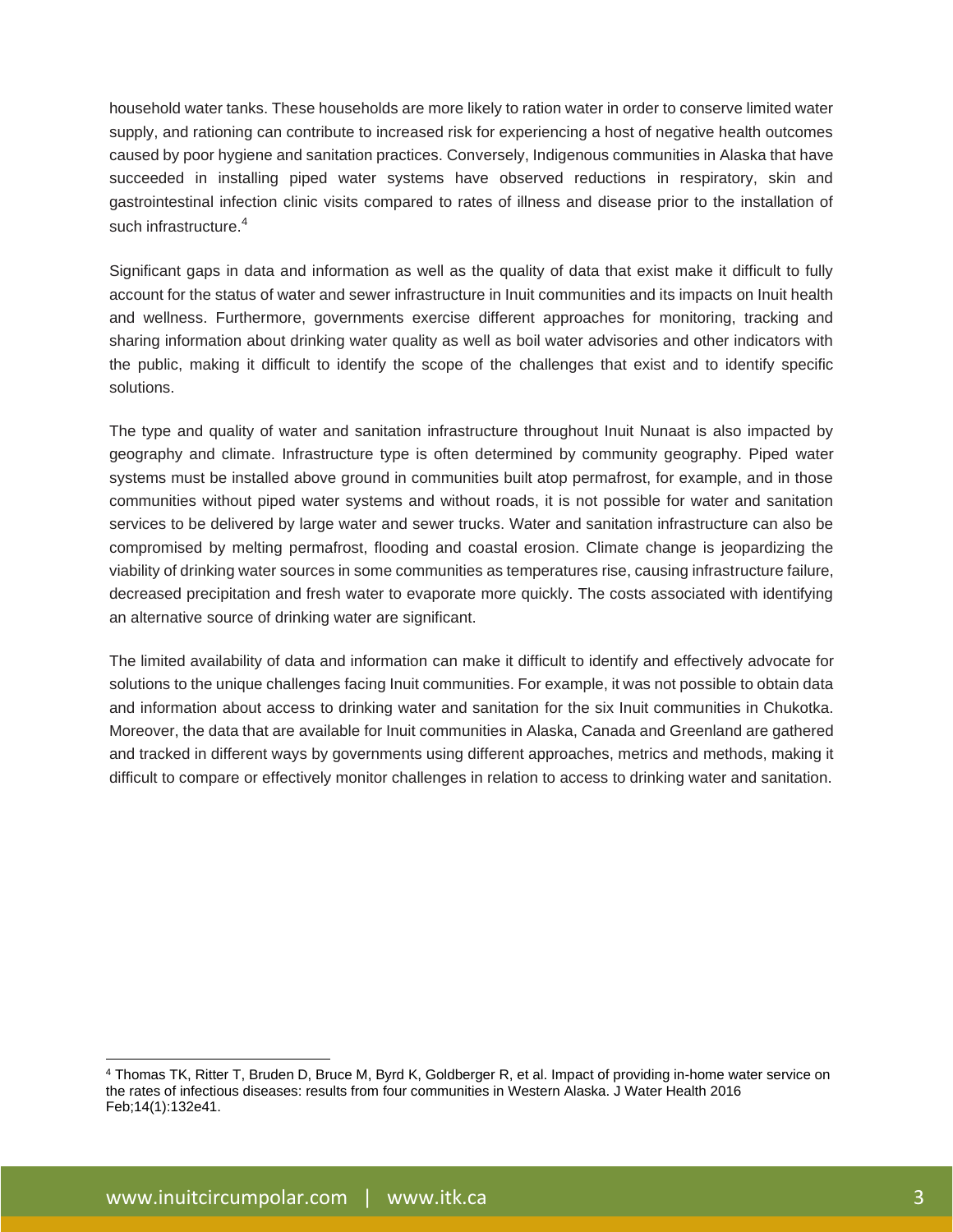#### **Alaska**

There are 82 Inuit communities represented by ICC in Alaska located in the following four regions of the state: Arctic Slope, Northwest Arctic, Yukon-Kuskokwim, and Bristol Bay. The availability and type of water and sewer services vary by community and by region. In 2016, between 87% and 100% of Arctic Slope, Northwest Arctic, and Bristol Bay households were served by water and wastewater services. However, in the Norton Sound and Yukon-Kuskokwim regions only 73% to 81% of households were served by water or wastewater services.<sup>5</sup> The Alaska Native Tribal Health Consortium oversees the construction and administration of water and sewer services in most Inuit communities in Alaska through its tribal compacting arrangement with the U.S. Indian Health Service, the federal agency responsible for delivering health services to federally recognized U.S. tribes.

The number of Inuit communities with access to drinking water and sanitation services in Alaska has increased in the last two decades but 17 of the 32 total communities in Alaska that remain unserved by piped utilities are Inuit communities.<sup>6</sup> In these 17 communities, 45% or more households are not served by pipes, septic tank and well, or covered haul systems. Households in unserved communities must instead haul their own water from community taps and dispose of their own sewage in either sewage lagoons or in hoppers that are emptied into sewage lagoons. Inuit communities account for 13 of the 17 communities that are considered underserved and whose households use flush tank and haul systems.

Inuit communities in Alaska are also more likely than other communities in Alaska to have to boil our drinking water to protect our health. The number and duration of boil water advisories (BWAs) issued for Inuit communities is indicative of the poor quality of community water infrastructure. Boil water advisories or notices are intended to inform consumers that they need to boil their water in order to protect their health against the potential presence of disease-causing bacteria, viruses or parasites. At the time of writing, 17 Inuit communities in Alaska are under a BWA and account for half of all communities in the state that are currently under a BWA. Nine of those 17 communities are under long-term BWAs (those lasting longer than 12 months).

#### **Inuit Nunangat (Canada)**

Inuit Tapiriit Kanatami published a research briefing in 2020 that examines access to drinking water in the 51 Inuit communities that make up Inuit Nunangat, the Inuit homeland in Canada (see *Access to Drinking Water in Inuit Nunangat* attached to this submission). The paper includes analysis of the type and quality of community drinking water infrastructure in place, as well as the prevalence of boil water advisories issued for Inuit communities. ITK determined that although all Inuit communities have access to water services, the effectiveness and quality of those services vary. Forty one of 51 communities are served by trucked water delivery systems. For those communities with piped water systems, the systems tend to be decades old and in frequent states of disrepair. The rudimentary and poor quality of community water

<sup>55</sup>Alaska Native Tribal Health Consortium, *Alaska Native Health Status Report: Second Edition* (August 2017), accessed July 19, 2021,

[http://anthctoday.org/epicenter/publications/HealthStatusReport/AN\\_HealthStatusReport\\_FINAL2017.pdf.](http://anthctoday.org/epicenter/publications/HealthStatusReport/AN_HealthStatusReport_FINAL2017.pdf)

<sup>6</sup> State of Alaska, "Alaska DEC Drinking Water Boil Water Notices," accessed July 31, 2021, [https://www.arcgis.com/apps/mapviewer/index.html?webmap=d663c04ec7014657ba45e31d180e5902.](https://www.arcgis.com/apps/mapviewer/index.html?webmap=d663c04ec7014657ba45e31d180e5902)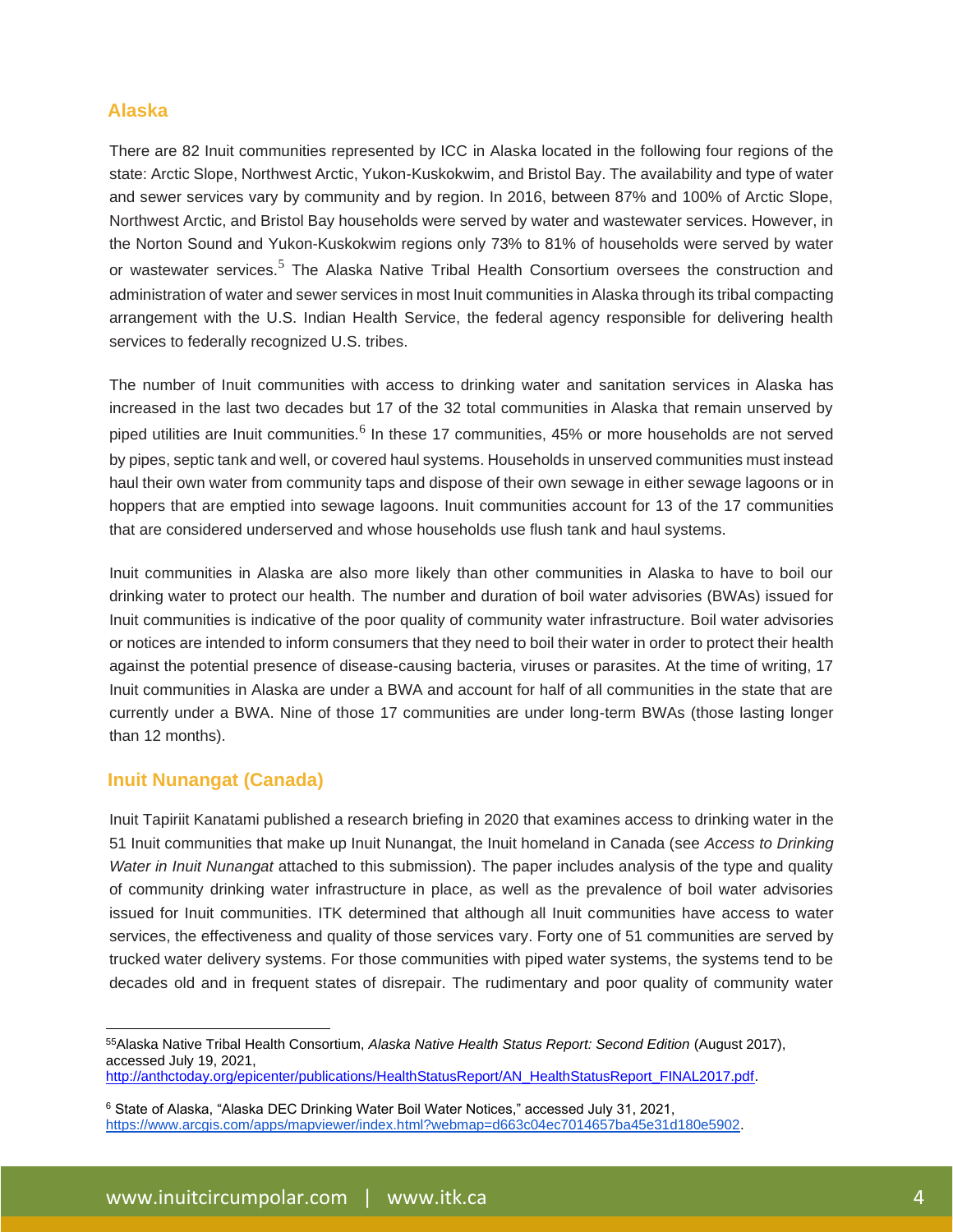infrastructure, such as water treatment facilities and pump stations, negatively impact access to drinking water as well as water quality, and can negatively impact and even curtail the delivery of other services, such as the delivery of health services.

Inuit households in Canada are more likely to have to boil their water before consuming it than most other households in the country. Between January 2015 and October 1, 2020, the combined total duration of time Inuit communities spent under BWAs was 9,367 days, or 26 years. During this time period, 298 BWAs were issued for 29 communities throughout Inuit Nunangat. Four BWAs were issued that lasted longer than 12 months, and 15 BWAs were issued that lasted longer than three months during this time period.

The ITK paper makes linkages between access to drinking water and other infrastructure deficits in Inuit communities. Crowding caused by the chronic shortage of housing in the region places stress on drinking water services, particularly in households that rely on the delivery of trucked water. Crowded households are more likely to ration water or run out of water before household tanks can be refilled. In communities that rely on trucked water systems, household sewage is deposited into septic tanks that must be emptied by sewage trucks. Because of the nature of these systems, household drinking water supply shuts off when septic tanks are full, leaving residents without access to drinking water. These challenges can be exacerbated by extreme weather events, such as blizzards, that can prevent water from being delivered and sewage from being emptied, and can cause breakdowns in water and sewer trucks.

#### **Greenland (Denmark)**

There are 72 communities in Greenland, a semi-autonomous country within the Kingdom of Denmark whose population is primarily Inuit. Seventeen towns and 50 settlements are supplied with drinking water. The Government of Greenland exercises jurisdiction over all areas except for defense and foreign affairs. Water and sanitation services in most Greenlandic communities are rudimentary and community water and sanitation infrastructure are archaic. Profound gaps exist between the modern services and infrastructure in place in the most populous communities (13 towns with populations greater than 1,000) compared to communities designated as settlements (59 communities). Some households in Greenland's most populous communities continue to lack flush toilets, and those in settlements lack running water or flush toilets. Instead, households in settlements are required to retrieve their own drinking water from centrallylocated community tap houses, and to dispose of their own waste collected in garbage bags.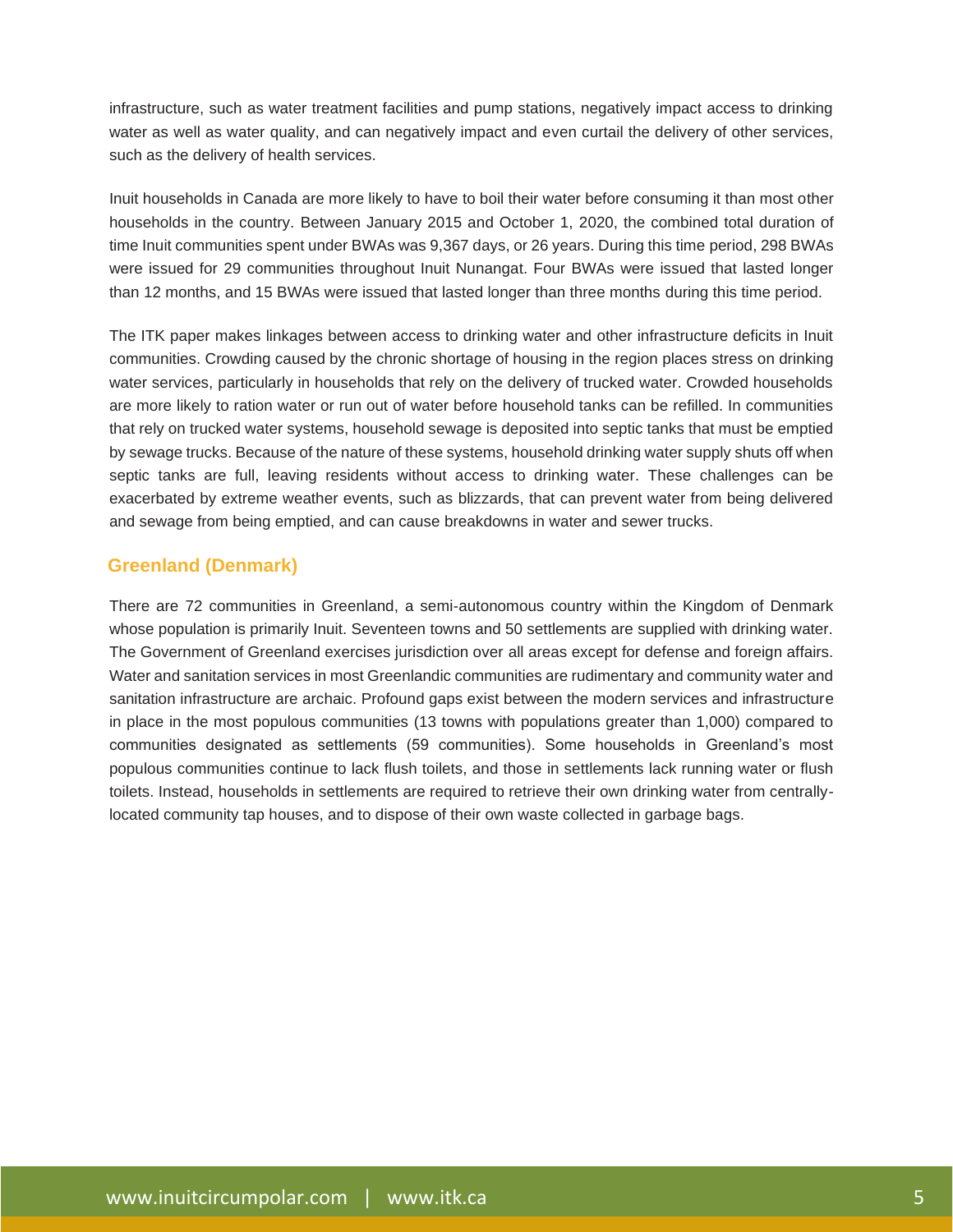### Recommendations

The following actions are needed to help improve access to safe drinking water and sanitation in Inuit communities.

- **1. States must make major new Inuit-specific investments in Inuit community water and sanitation infrastructure and take measures to streamline processes for community procurement of funding:** The U.S., Canada, and Greenland must make major new investments in Inuit water and sanitation infrastructure in order to improve access to water and sanitation as well as the quality of those services. In order to improve the effectiveness and impacts of investments that are intended to address the unique circumstances of Inuit communities, investments must be Inuit-specific and allocated directly to representatives of Inuit. Limited access to funding as well as the challenges associated with procuring funds from numerous and broad pools of funding is the main cause of the substandard quality of water and sewer infrastructure and services experienced by too many Inuit. Furthermore, States must help enable improvements by partnering with representatives of Inuit and streamlining processes for procuring funding for water and sanitation infrastructure projects, including by implementing single-window application processes for allocating program funding.
- **2. The Arctic Council should be leveraged to support solutions for improving access to drinking water and sanitation:** The Arctic Council should serve as a vehicle for prioritizing cooperation and action on improving access to drinking water and sanitation in Inuit communities. The Special Rapporteur should urge the U.S., Canada, and Denmark to partner with ICC and to use the Arctic Council as a platform for developing common approaches and methods for monitoring access to drinking water and sanitation as well as for developing solutions for improving the quality of drinking water and sanitation infrastructure and services.
- **3. The Government of Canada must prioritize improving water and sanitation infrastructure in Inuit Nunangat:** The Government of Canada's current policy of eliminating long-term boil water advisories on First Nations reserves is commendable. However, Inuit face similar challenges associated with drinking water and sanitation in our communities that tend to be overlooked by provincial-territorial governments, and federal leadership is similarly required to ensure that we are able to enjoy our rights to drinking water and sanitation. The Government of Canada must be encouraged to broaden its policy on eliminating long-term boil water advisories for First Nations communities to include Inuit communities, and to make major new investments in water and sanitation infrastructure in Inuit communities.
- **4. States and academic institutions must prioritize investments in Inuit-led research about drinking water and sanitation in Inuit communities:** States must help close data and information gaps that contribute to the limited prioritization of drinking water and sanitation challenges in Inuit communities. Federal research funding agencies must partner with Inuit representative organizations and academic institutions to identify Inuit research priorities in relation to drinking water and sanitation. Recent constructive international research partnerships between governments and Inuit can serve as models for such partnerships, including the United Kingdom-Canada Inuit Nunangat and Arctic Region Research Programme.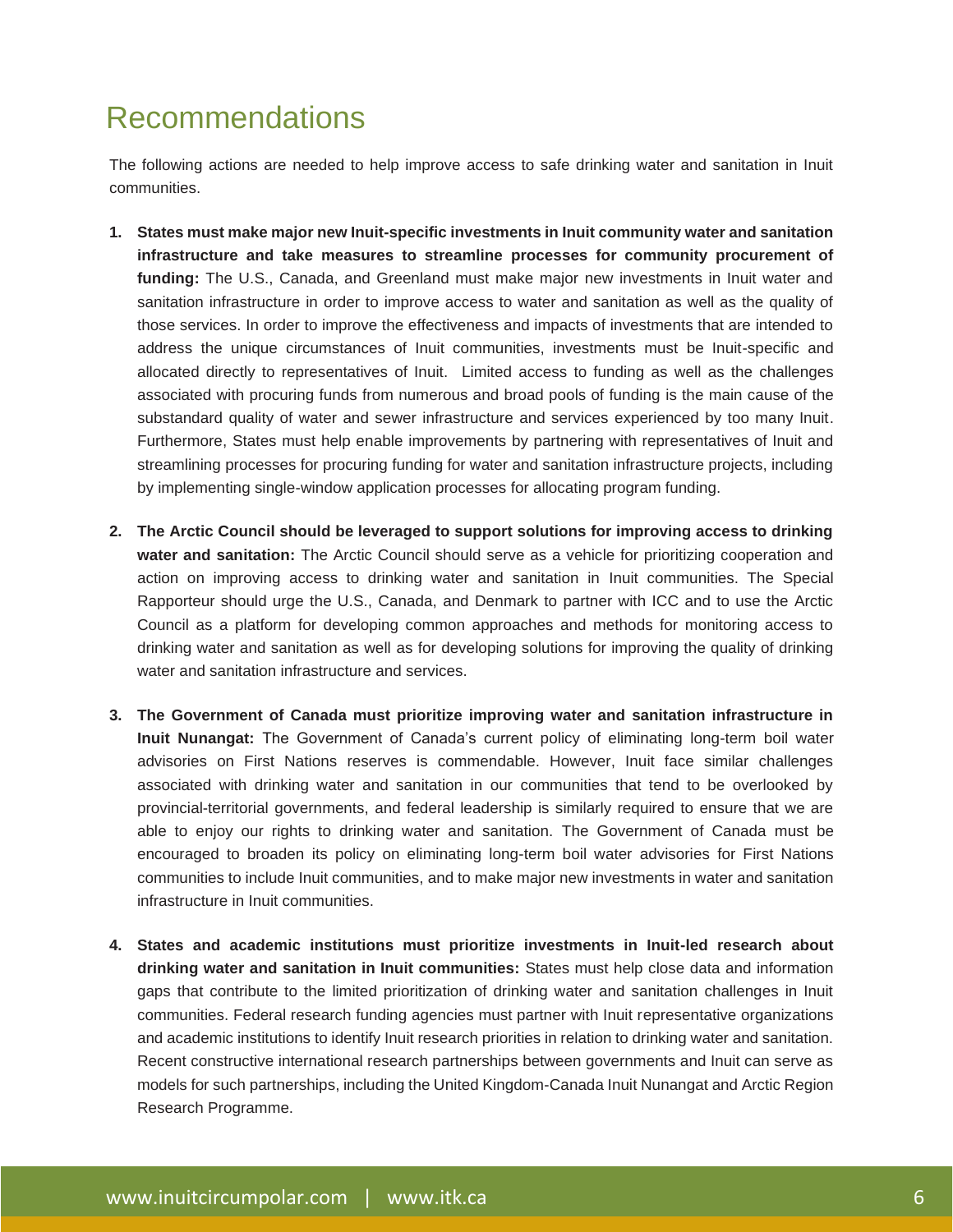### **Appendix I: Inuit Nunaat Communities Represented by ICC**

| <b>Chukotka</b><br>(Russian Federation)<br>6 | <b>Alaska</b><br>(United States)<br>82 | <b>Inuit Nunangat</b><br>(Canada)<br>51 | <b>Kalaallit Nunaat</b><br>(Greenland)<br>72 |
|----------------------------------------------|----------------------------------------|-----------------------------------------|----------------------------------------------|
| Lorino                                       | Anaktuvuk Pass                         | Aklavik                                 | <b>Nuuk</b>                                  |
| Uelen                                        | Atqasuk                                | Inuvik                                  | Sisimiut                                     |
| Lavrentiya                                   | Elim                                   | Paulatuk                                | Ilulissat                                    |
| Sireniki                                     | Deering                                | Sachs Harbour                           | Aasiaat                                      |
| Chaplino                                     | Shungnak                               | Tuktoyaktuk                             | Qaqortoq                                     |
| Uelkal                                       | Ambler                                 | <b>Ulukhaktok</b>                       | Maniitsoq                                    |
|                                              | Diomede                                | Arctic Bay                              | Tasiilaq                                     |
|                                              | Point Lay                              | Kinngait                                | Uummanaq                                     |
|                                              | Kiana                                  | Clyde River                             | Narsaq                                       |
|                                              | <b>Buckland</b>                        | <b>Grise Fiord</b>                      | Paamiut                                      |
|                                              | Wales                                  | Sanirajak                               | Nanortalik                                   |
|                                              | Kivalina                               | Igloolik                                | Upernavik                                    |
|                                              | Koyuk                                  | Iqaluit                                 | Qasigiannguit                                |
|                                              | Kobuk                                  | Kimmirut                                | Qeqertarsuaq                                 |
|                                              | White Mountain                         | Pangnirtung                             | Qaanaaq                                      |
|                                              | Noatak                                 | Pond Inlet                              | Kangaatsiaq                                  |
|                                              | Nuiqsut                                | Qikiqtarjuaq                            | Kangerlussuaq                                |
|                                              | Noorvik                                | Resolute                                | Kullorsuaq                                   |
|                                              | Kaktovik                               | Sanikiluaq                              | Ittoqqortoormiit                             |
|                                              | Shishmaref                             | Arviat                                  | Kangaamiut                                   |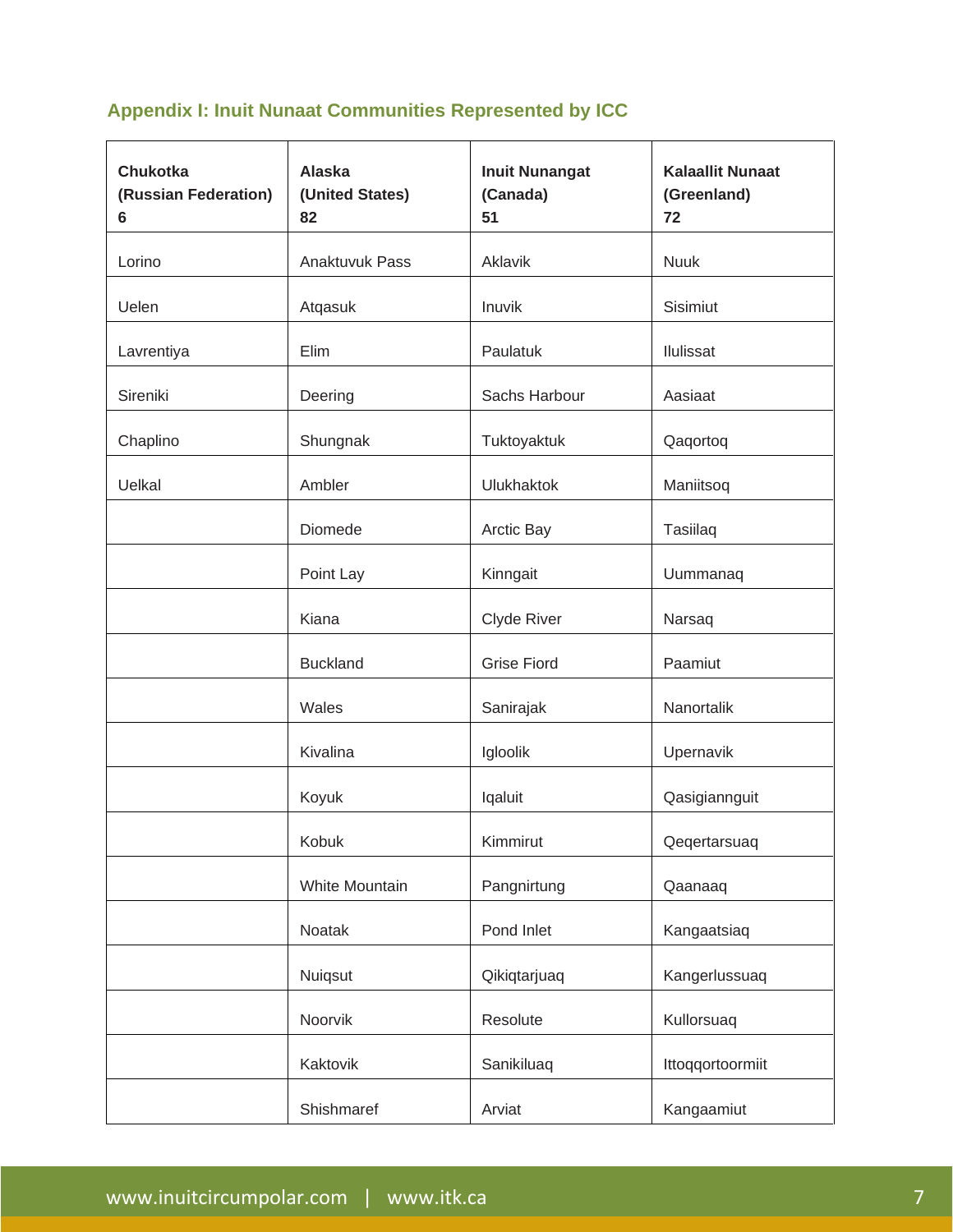| Kotzebue              | <b>Baker Lake</b>  | Tasiusaq           |
|-----------------------|--------------------|--------------------|
| Shaktoolik            | Chesterfield Inlet | Niaqornaarsuk      |
| Selawik               | Coral Harbour      | Kuummiit           |
| <b>Brevig Mission</b> | Naujaat            | Kulusuk            |
| Nome                  | Rankin Inlet       | Ikerasak           |
| Golovin               | <b>Whale Cove</b>  | Saattut            |
| Teller                | Cambridge Bay      | Sermiligaaq        |
| Point Hope            | Gjoa Haven         | Attu               |
| Wainwright            | Kugaaruk           | Alluitsup Paa      |
| Utqiaġvik             | Kugluktuk          | Upernavik Kujalleq |
| Unalakleet            | Taloyoak           | Atammik            |
| Gambell               | Akulivik           | Nuussuaq           |
| Savoonga              | Aupaluk            | Innaarsuit         |
| Akiachak              | Chisasibi          | Qaarsut            |
| Akiak                 | Inukjuak           | Qeqertarsuatsiaat  |
| Alakanuk              | Ivujivik           | <b>Ukkusissat</b>  |
| Aniak                 | Kangiqsualujjuaq   | Aappilattoq        |
| Platinum              | Kangiqsujuaq       | Saqqaq             |
| Mountain Village      | Kangirsuk          | Kangersuatsiaq     |
| Atmautluak            | Kuujjuaq           | Narsarsuaq         |
| Sleetmute             | Kuujjuarapik       | Qeqertaq           |
| Chevak                | Puvirnituq         | Aappilattoq        |
| Chefornak             | Quaqtaq            | Sarfannguit        |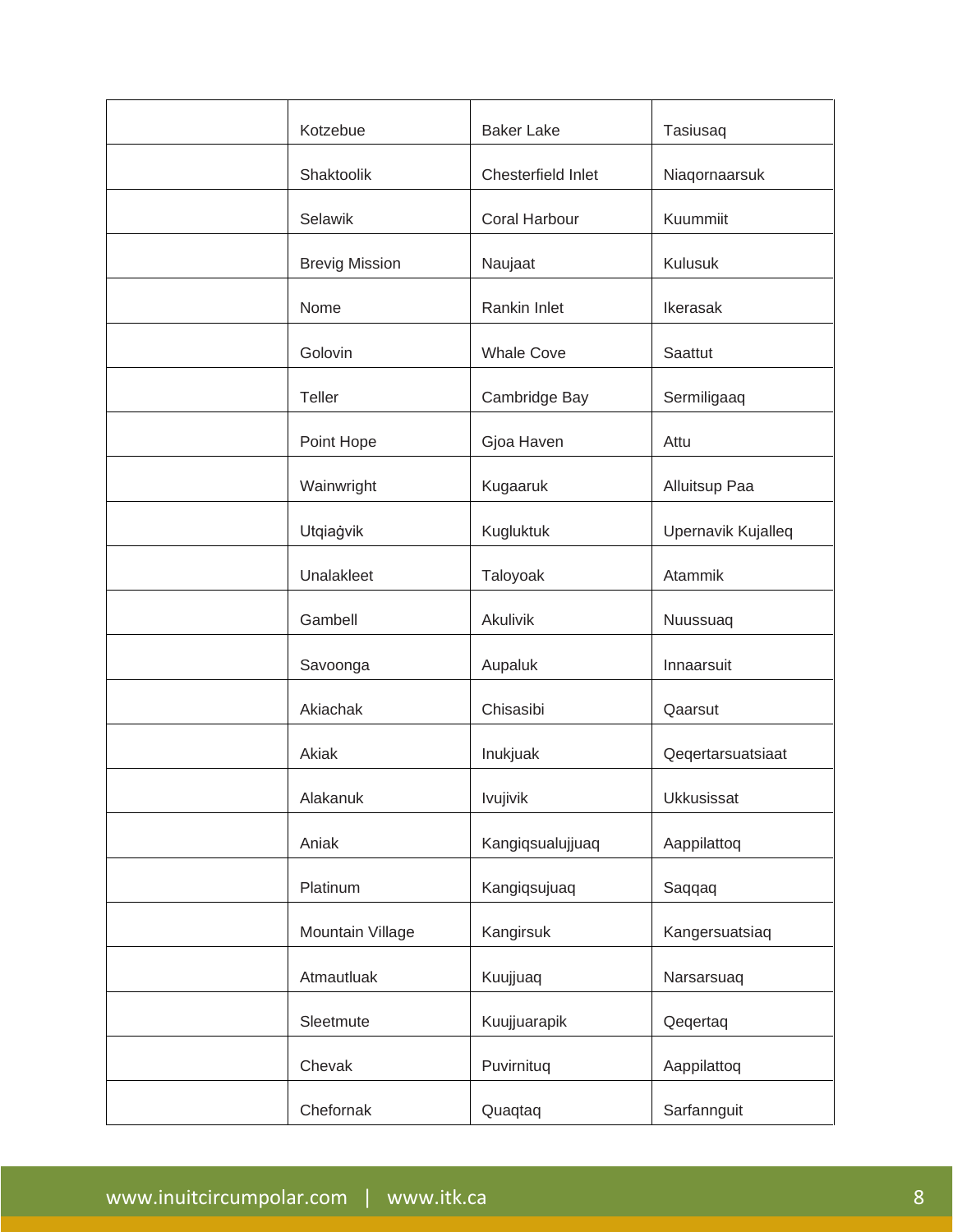| Chuathbaluk         | Salluit   | Tiilerilaaq    |
|---------------------|-----------|----------------|
| Eek                 | Tasiujaq  | Ikerasaarsuk   |
| Emmonak             | Umiujaq   | Itilleq        |
| Russian Mission     | Nain      | Ikamiut        |
| Kongiganak          | Hopedale  | Nuugaatsiaq    |
| Kasigluk            | Makkovik  | Napasoq        |
| Oscarville          | Postville | Iginniarfik    |
| Kwethluk            | Rigolet   | Arsuk          |
| Kwigillingok        |           | Narsarmijit    |
| Quinhagak           |           | Akunnaaq       |
| Goodnews Bay        |           | Isertoq        |
| <b>Bethel</b>       |           | Savissivik     |
| Scammon Bay         |           | Ilimanaq       |
| Marshall            |           | Tasiusaq       |
| Meloryuk            |           | Kapisillit     |
| Hooper Bay          |           | Kitsissuarsuit |
| Napakiak            |           | Eqalugaarsuit  |
| Napaskiak           |           | Naajaat        |
| Pitka's Point       |           | Nutaarmiut     |
| St. Mary's          |           | Siorapaluk     |
| Nightmute           |           | Qassiarsuk     |
| Newtok              |           | Niaqornat      |
| <b>Tooksook Bay</b> |           | Ammassivik     |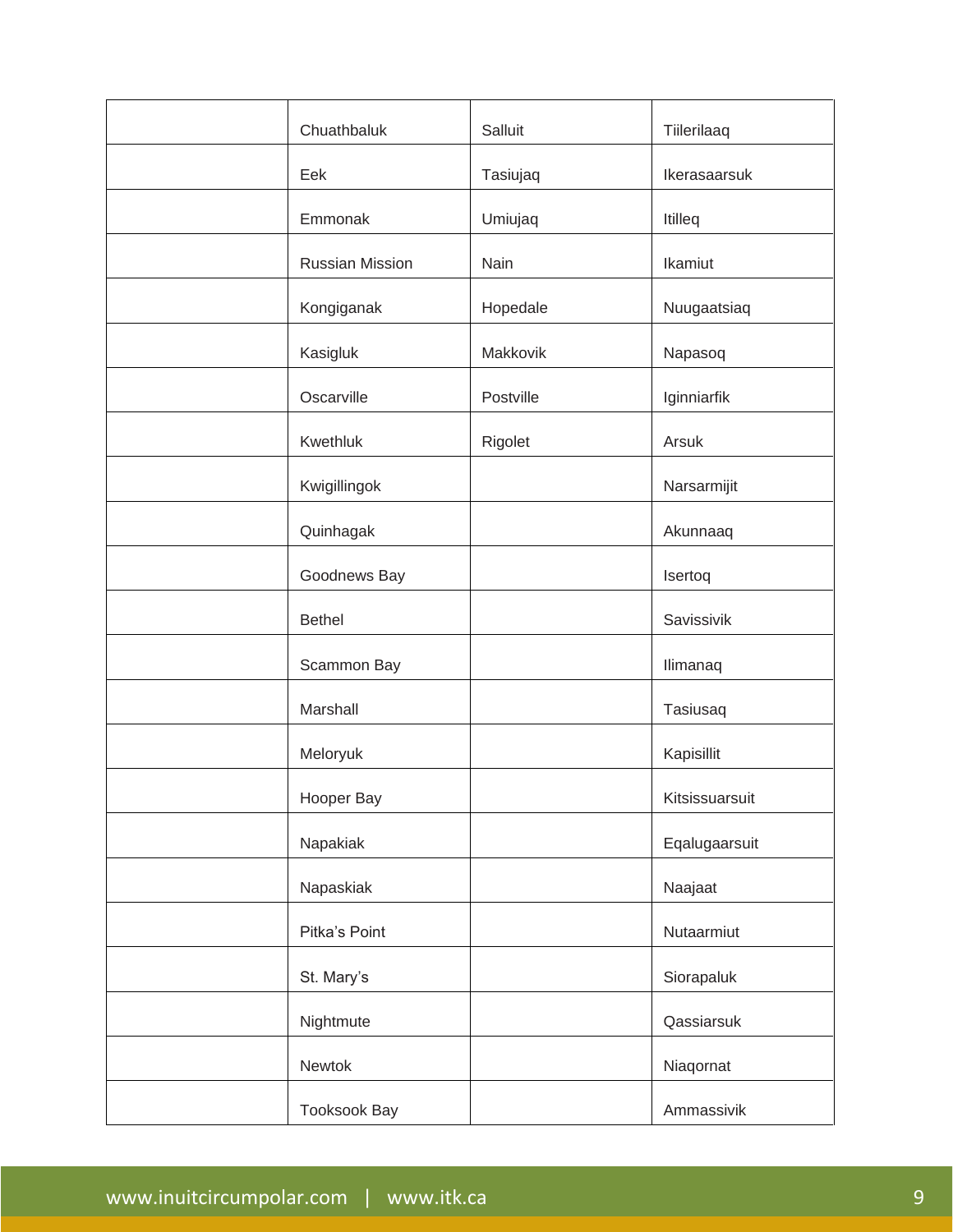| Sheldon Point        | Oqaatsut  |
|----------------------|-----------|
| Nunapitchuk          | Qeqertat  |
| Upper Kalskag        | Saarloq   |
| Lower Kalskag        | Igaliku   |
| Kotlik               | Qassimiut |
| Kipnuk               | Kangerluk |
| St. Michael          |           |
| <b>Stebbins</b>      |           |
| <b>Crooked Creek</b> |           |
| Tuntutuliak          |           |
| Tununak              |           |
| Tuluksak             |           |
| <b>Pilot Station</b> |           |
| Lime Village         |           |
| <b>Red Devil</b>     |           |
| <b>Stony River</b>   |           |